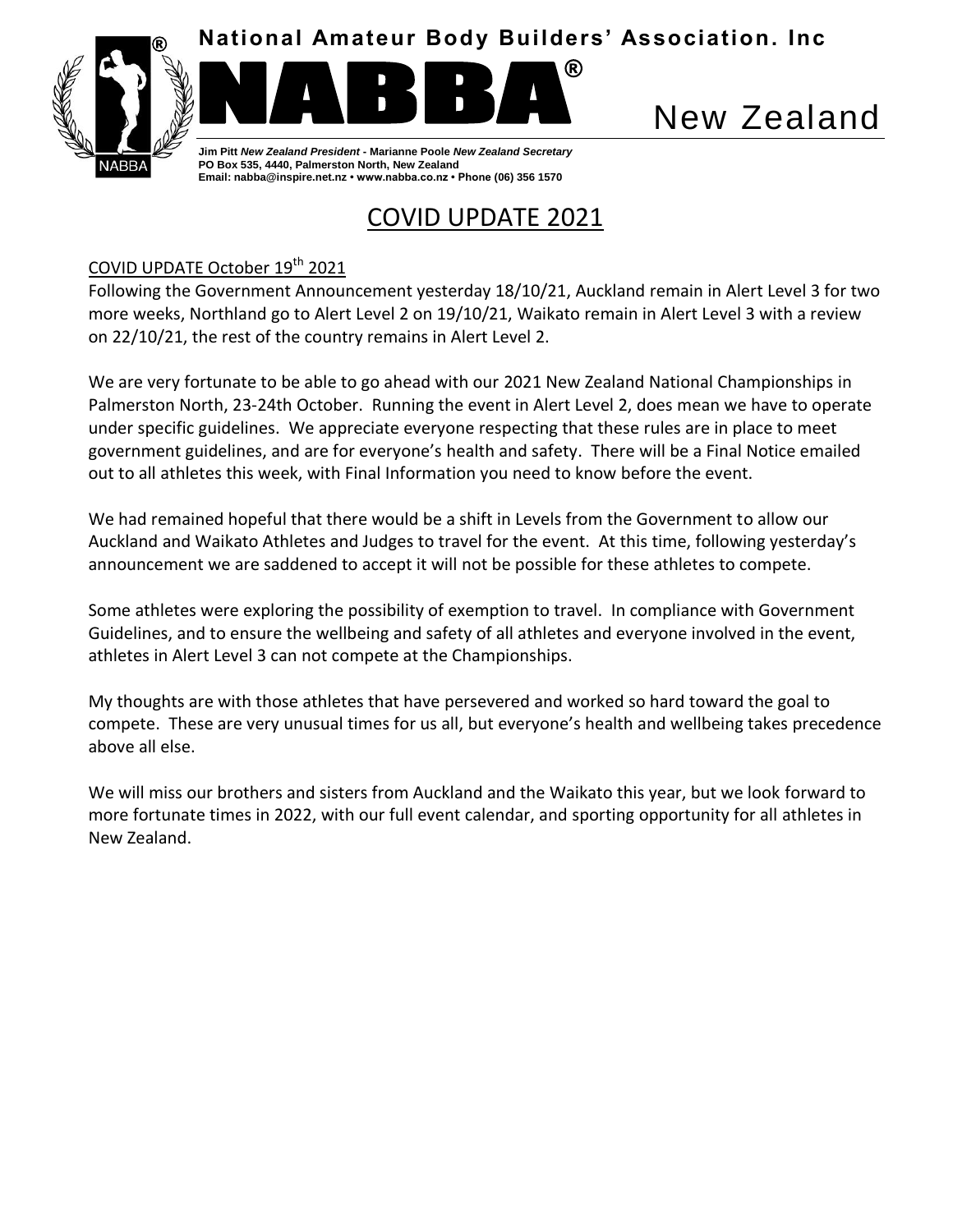### COVID UPDATE October 12<sup>th</sup> 2021

Following the Government Announcement 11/10/21, Auckland remain in Level 3 for one more week, with a review 18/10/21. Northland and Waikato remain in Alert Level 3, with a review on 14/10/21

Our 2021 National Championships take place in Palmerston North on the 23-24 October 2021. We have a number of athletes entered for the Championships from these affected areas. We will be following the Government Announcements, and are hopeful for 'the window of opportunity' for these athletes to still compete at Nationals. Our Nationals Programme and Organisation includes all our Auckland, Northland, Waikato Athletes.

If you have entered the 2021 NZ National Championships and feel you need to withdraw at this time, please contact NABBA HQ [nabba@inspire.net.nz](mailto:nabba@inspire.net.nz)

We were able to successfully run the Lower North Island Championships in Masterton, on the 2<sup>nd</sup> October adhering strictly to Government and Venue Covid Guidelines for our event management. We would like to assure all those involved with the 2021 NZ Nationals, that we will be strictly working to Government and Venue Guidelines in the management of our event. We take everyone's health and safety seriously.

Athletes will be updated by email with Information Packs in due course.

## COVID UPDATE October 8<sup>th</sup> 2021

Following the Government Announcement we know Auckland remain in Alert Level 3, with borders restricting the Region. We were hopeful to run the North Harbour Championships on the 30<sup>th</sup> October. However at this time, we now feel there is too much uncertainty to plan ahead for the event, on this basis we are postponing the North Harbour Championships. We will run the event late February/early March 2022 (date to be confirmed). The North Harbour Championships will be the first Qualifier for the 2022 NZ National Championships.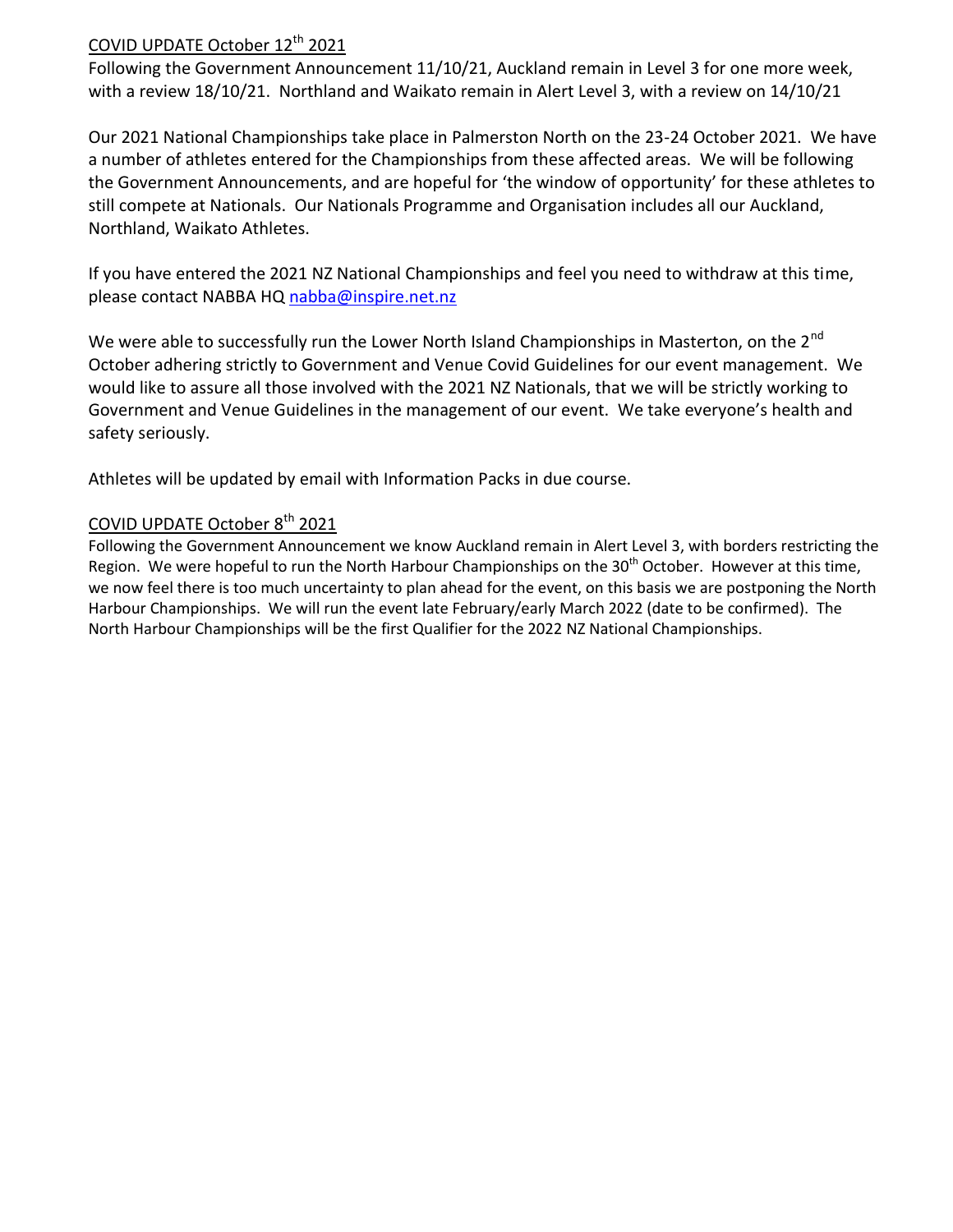#### COVID UPDATE September 23rd 2021

Auckland is still in Alert Level 3 and this will be reviewed Monday  $4^{\text{th}}$  October. The rest of NZ remains in Alert Level 2.

#### Lower North Island Championships – Masterton, Saturday October 2nd – LEVEL 2 Protocols

We are very fortunate to be able to go ahead with our LNI Event. Running the event in Alert Level 2, does mean we have to operate under specific guidelines. We appreciate everyone respecting that these rules are in place to meet government guidelines, and are for everyone's health and safety. If everyone can co-operate we can all enjoy the event

- The venue for the LNI Championships is the Wairarapa College Auditorium. The Auditorium will be Zoned to manage and maintain the allowed number of people in a space.
- ZONE ONE Downstairs Viewing Area, seating 100 people, with a separate entrance and toilet facilities
- ZONE TWO Upstairs Viewing Area, seating 100 people, with a separate entrance and toilet facilities
- ZONE THREE Backstage Area, this area is strictly for Athletes and one Backstage Supporter per Athlete, with separate entrance and toilet facilities.
- The three Zones must not interact with each other
- Unfortunately this means Athletes and Backstage Supporters cannot move between Backstage and the Auditorium. There will be the Backstage Preparation Area for athletes preparing to go on stage, and a Backstage Waiting Area for athletes waiting to go into the Preparation Area. We hope to have a live feed for viewing from Backstage.
- Backstage Supporters: We have quite a different set-up for Backstage Supporters under these Level Two Guidelines. As per the zoning guidelines we are operating under, Athletes and Backstage Supporters are not allowed in the viewing auditorium.
- Backstage Supporters will need a BACKSTAGE TICKET. This Ticket that will allow you Backstage only. The Backstage Pass will be \$10.00 per person (non-refundable) which will give you all day access.
- Everyone entering the venue must scan in using the Wairarapa School QR or use the written Contact Tracing Form
- Wearing of masks is mandatory, with the exception of Athletes on stage.
- Two metre distancing with people you don't know, otherwise One metre distancing

We are grateful to be able to go ahead with our LNI Event, and we ask you all to appreciate that operating our event at Level 2 does come with some disruptions to our usual show process. We need to all work together and stick to the guidelines, be kind and be considerate, so we can still enjoy a great event.

#### COVID UPDATE September 14<sup>th</sup> 2021

#### Lower North Island Championships – Masterton, Saturday October 2<sup>nd</sup>

Following the Government Announcement we know Auckland remain in Alert Level 4 until Tuesday 21st September. The Rest of NZ remains in Alert Level 2 until Tuesday 21<sup>st</sup> September. The next Government Announcement is on Monday 20<sup>th</sup> September.

- •We encourage all athletes wanting to compete at the Lower North Island Championships to get your entries in this week, before Entries Close on Saturday 18<sup>th</sup> September
- •We are organised and prepared to go ahead with this event. We will be guided by the Government's decision on Alert Levels on Monday 20<sup>th</sup> September
- •We were all very disappointed to see the cancellation of three events, and so we are enthusiastic to make this event happen if we can.
- We will be able to make a final decision following the Government announcement on Monday 20<sup>th</sup> September. We will provide and update the following day.